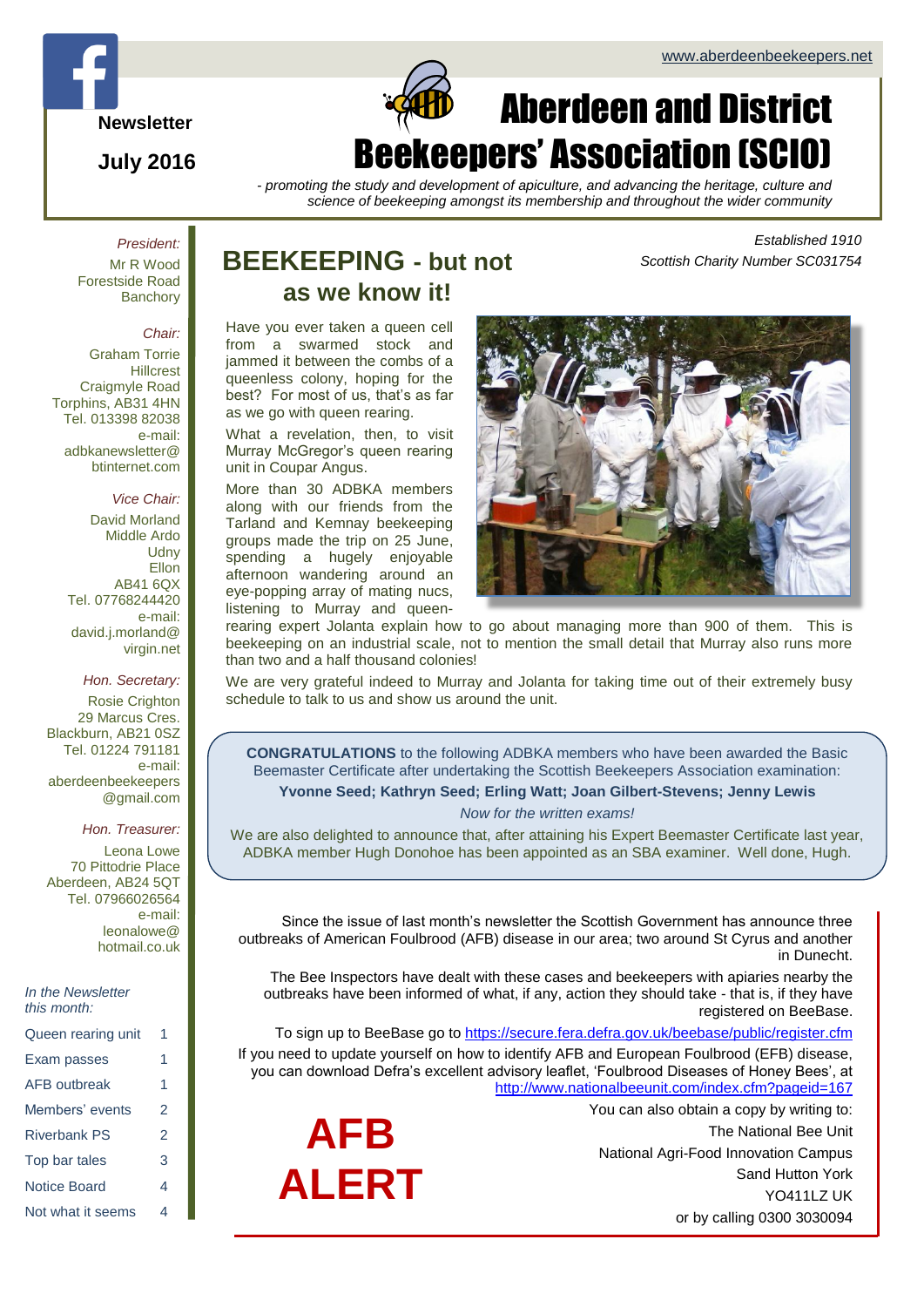## Page 2 of 4 ADBKA Newsletter



I have several colonies of bees that I keep at Hazlehead Park in Aberdeen along with other association members; some of my beekeeping colleagues are Rob and Helen Rowe who have links with the local council. During our weekly inspections at Hazlehead I was discussing with Rob and Helen that my

### **TALES BY THE RIVERBANK**

husband Lindsey was in the process of manufacturing an observation hive so that we could show the bees to the public.

Sometime later Rob advised that he had been invited by Riverbank Primary School in Aberdeen to conduct a presentation on Beekeeping to pupils and staff and asked if I would be interested in taking the observation hive complete with bees along to the school on the  $17<sup>th</sup>$  of May. The observation hive had only recently been completed and had never contained a single bee but I agreed in any case.

Rob and I attended the school on the  $17<sup>th</sup>$  of May: Rob did a fine job of explaining the technicalities of beekeeping along with the associated paraphernalia and equipment whilst I presented the bees and explained a little about them. Such was the interest we were invited back to do it again on the 22<sup>nd</sup> of June.

The pupils were supervised by their teachers and taken to the beekeeping demonstration in groups within their classes from P1 through to P7; each pupil had an eagerly prepared question for the beekeepers.

When the first group viewed the bees and observation hive the teacher asked the pupils to raise their hands if they had a question to ask the beekeepers, instantly there was a sea of eager hands and the teacher selected Molly to ask her question. Molly said that she had a cat called Tiddles and when she put her hand on her she makes purr, purr. Tiddles was a black and white cat that stayed



*Olya answers questions from the eager pupils*

with her and her parents; the teacher thanked Molly for her question and advised the pupils to keep the questions beekeeping related.

The teacher asked for the next question and again another sea of eager hands to which the teacher selected another pupil to present the question. David was selected and he eagerly asked me "are you Polish?"

The following questions were asked by the pupils: "Is the white dot on the Queen her crown?" "What does the Queen do?" "Where is the King?" "Why is there more than one King?" "Are you Spanish?" "What do the Kings do?" "What language do you speak?" "What kind of language is Russian?" "What language do Russians speak?" "Why cannot the bees be nice and not sting us?"

The demonstrations concluded each day at 3:30 and I was pleased to confirm the observation hive is bee proof without a single escapee during our presentations. The technicalities of the hive we hope to show members at this year's association honey show.

*Olya Macaulay*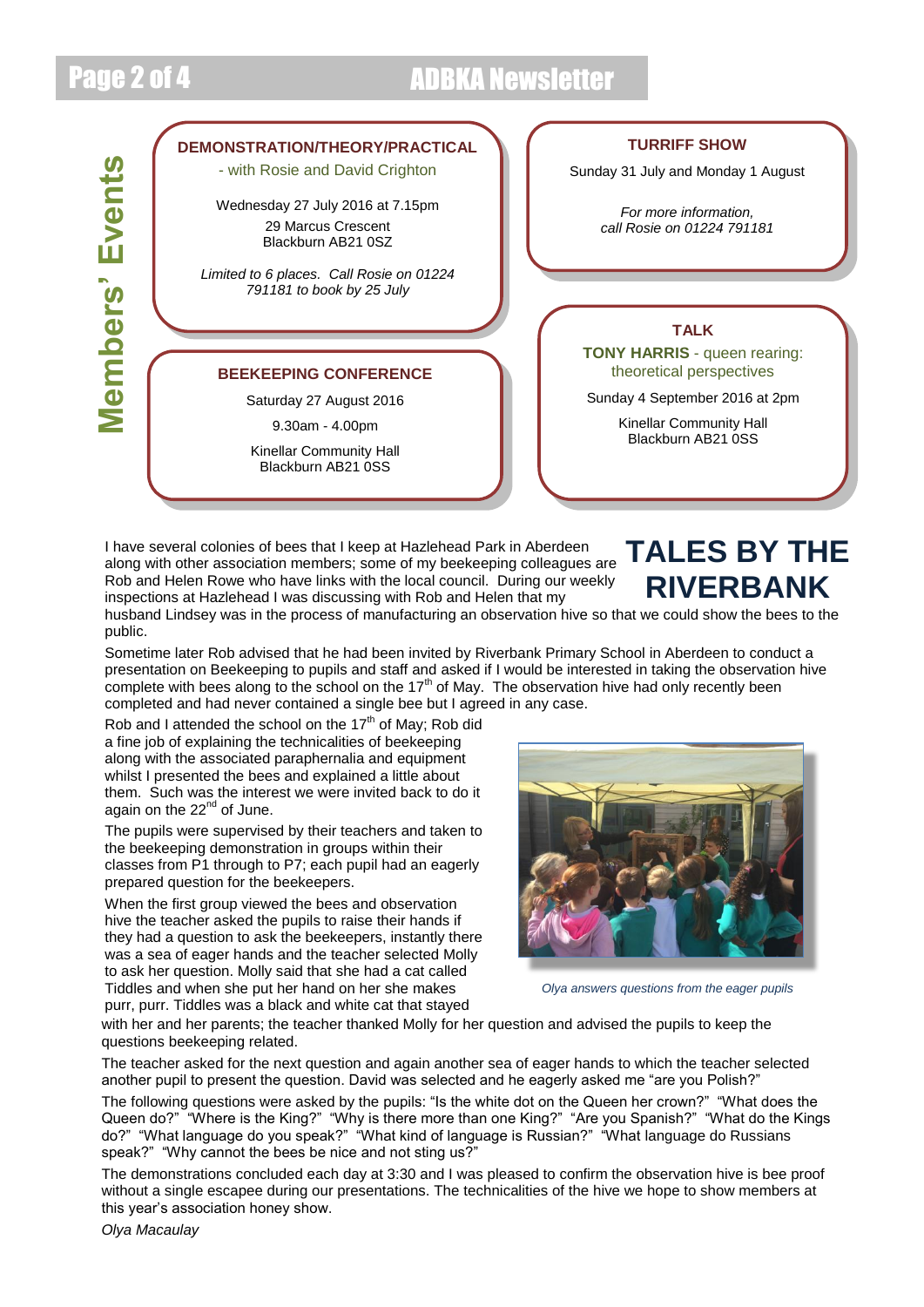### Page 3 of 4 ADBKA Newsletter

## **TOP BAR HIVE PROJECT**

Our top bar team, Jenny Lewis, Alison Goss and Wayne and Debbie Riddell, keep us updated on progress with this exercise in natural beekeeping at our Crathes Castle apiary.

#### **Week 3: 12-JUNE-16**

This was the first full week after the transfer of the bees from the National into the TBH. A general hive inspection was carried out after the normal Crathes weekly activities and other hives had been inspected. There were plenty of pollen and nectar stores, many frames of brood at all stages and the queen was identified easily with her blue mark. The bees were very gentle and didn't mind being disturbed adding to the feeling the transfer went well and they were settled in well. We were quite astonished to find the bees had already been working the new frames and had drawn out comb on a new frame (which was one with an inch of starter wax) into the classical pendant shape of natural comb. The majority of the new comb looked to be made for drones but there was a good part of the middle which was for worker bees. The drone comb may be useful for varroa control once sealed for drone comb sacrifice.

#### **Week 4: 19-JUNE-16**

Two weeks into their new home the bees are very established now and seem quite relaxed to handle. On this inspection we did notice there was a bit of water in the bottom corner of the hive which raised concerns about the integrity of the TBH. On conclusion this is thought to be rain water which has been blown in through the entrance board and has travelled the length of the TBH to pool at the opposite end of the entrance. Since the varroa floor

was in place the water must have run across it. There were actually a few bees enjoying the close proximity and having a drink however knowing damp is a big issue to the bees we dried it up with some paper towel and put a slight wedge under the corner to try to level it off a bit better  $-$  we will check it out with spirit level and correct until the TBH is even.

There were many questions from the other members as to how we were going to manage this colony going through the year. How will we harvest any honey? How will we carry out swarm control? How will we treat them for varroa? How will we feed them in winter? How will we insulate them in winter?

The answers – we don't know at the moment! Top Bar Beekeeping is seen as a more natural beekeeping method where a TBH is set up in an Orchard and nature takes its course; the bees have free will to do whatever they want. We want to adopt a similar approach and manipulate them less



where possible. One thing we do know is that we do have to be aware of swarming and the need to control it. The apiary is situated in quite a public area, especially around the time of summer and swarming. We need to investigate this a bit further to determine the best way forwards.

#### **Week 5: 26-JUN-16**

A general hive inspection was carried out. It was noted the brood wasn't expanding much farther than the original size, they had drawn new frames but these were towards the entrance side of the hive, one was being used for brood and the others, as much as had been drawn was being used for stores. The bees were notably calm and were happy to be handled. This is giving us a positive indication they are enjoying the new hive and



aren't experiencing any issues with drawing frames or storage of nectar, pollen or brood. There is still plenty room left in the hive for expansion of the colony.

#### **Week 6: 03-JULY-16**

The bees were very calm, there was brood in all stages and stores were checked to see if feeding was required. It wasn't. The hive was dry inside and we are satisfied that it is now level. They were continuing to draw comb and had extended to start on another two frames. The Queen was found and there was a great view through the hive of frames at different stages of comb building. Many thanks to Joan for supplying some corrugated metal that we placed on top of the hive to protect it further from the rain and which is held down with a breeze block until a more permanent solution is found.